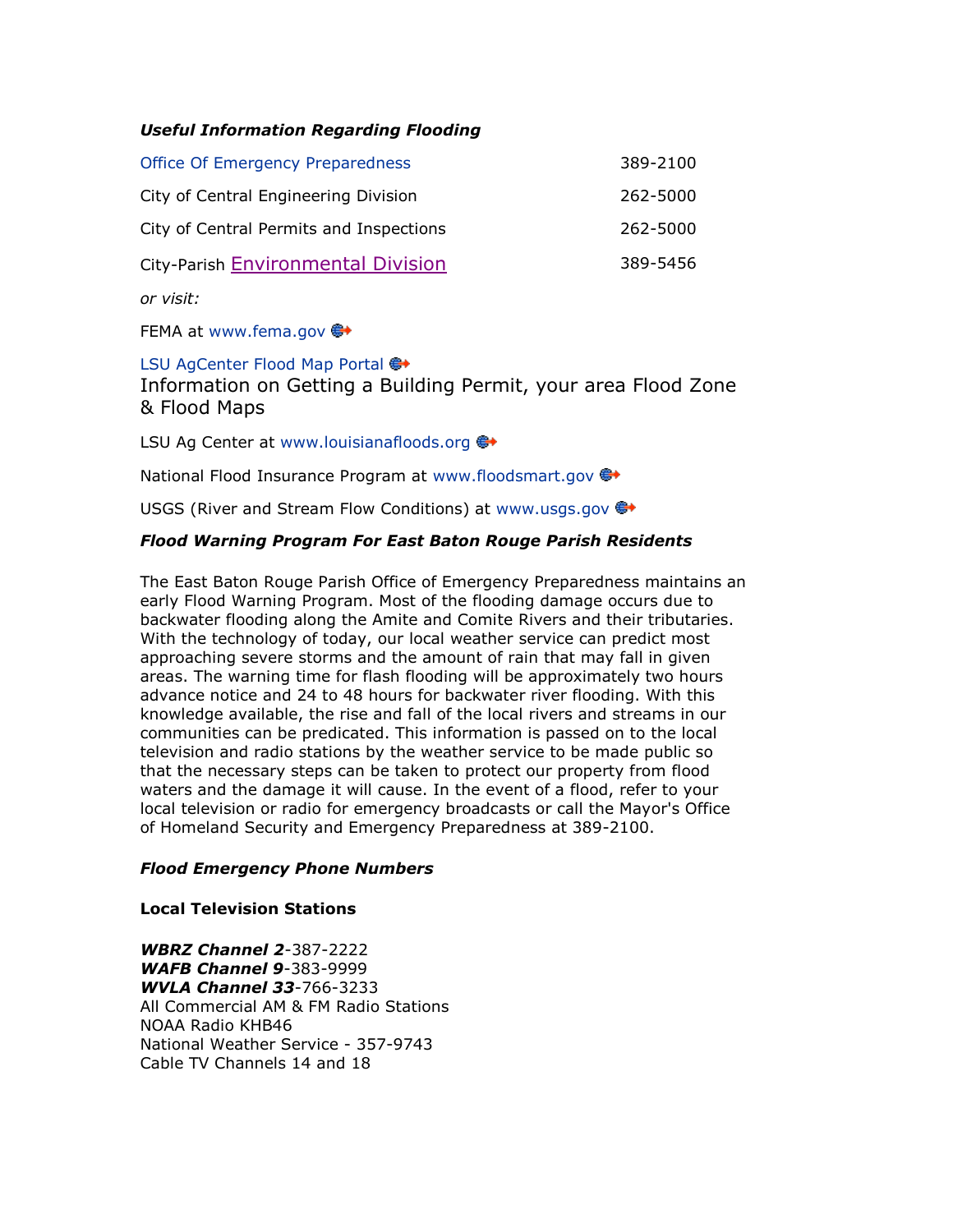# *The Flood Hazard*

In East Baton Rouge Parish approximately 40 percent of the land area has a potential of being flooded by a 100 year frequency flood. The principle flooding in the Parish is caused by backwater flooding along the Amite and Comite Rivers and their tributaries. Beside the flooding caused by the Amite River the major tributaries that are affected by backwater include: the Comite River, Jones Creek, Claycut Bayou and Bayou Manchac. The backwater of Bayou Manchac in turn affects Ward Creek and Bayou Fountain. The backwater that affects the Comite River also causes major flooding to its tributaries which are Draughan Creek, Beaver Bayou, Shoe Creek, Blackwater Bayou, Hurricane Creek and lower Cypress Bayou. The major floods, that have caused the most damage on the Amite River, Comite River and their tributaries occurred in 1953, 1977, 1979, 1980, 1983, 1990, 1995 and 2001. These floods range in frequency from 10 to 50 year floods.

# *Flood Hazard Disclosure*

In accordance with City-Parish Ordinance 7210, every transferor of land and/or building, including real estate agents, real estate brokers or notary public, are required to provide a flood hazard disclosure statement to prospective buyers of land and/or buildings.

# *Flood Maps and Publications*

Flood maps for Central are available for review at the Municipal Services Center, 6703 Sullivan Rd, at all of the E.B.R. Parish Public Libraries, and the University Libraries. The Federal Emergency Management Agency (FEMA) and Federal Insurance Administration (FIA) publications which include information on flood protection methods, flood insurance, and floodplain management are also available at most of these same locations. Elevation certificates of recently constructed buildings can be obtained at the Permit Office.

# *Flood Zone Determination and Certificates of Elevation*

Flood Zone Determinations are provided by the Engineering Division. Certificates of Elevation are provided by Professional Engineers, Professional Land Surveyors or Registered Architects from the private sector on a fee basis.

# *Flood Insurance*

Flood insurance is highly recommended because over half of Central is located in the FEMA Special Flood Hazard Area (SFHA). There are two types of coverage structural and contents. Renters can buy contents coverage only. Flood insurance is available through the National Flood Insurance Program (NFIP) and information about this insurance is available through you local insurance agent. Don't wait for the next flood there is a 30 day waiting period for coverage to take effect.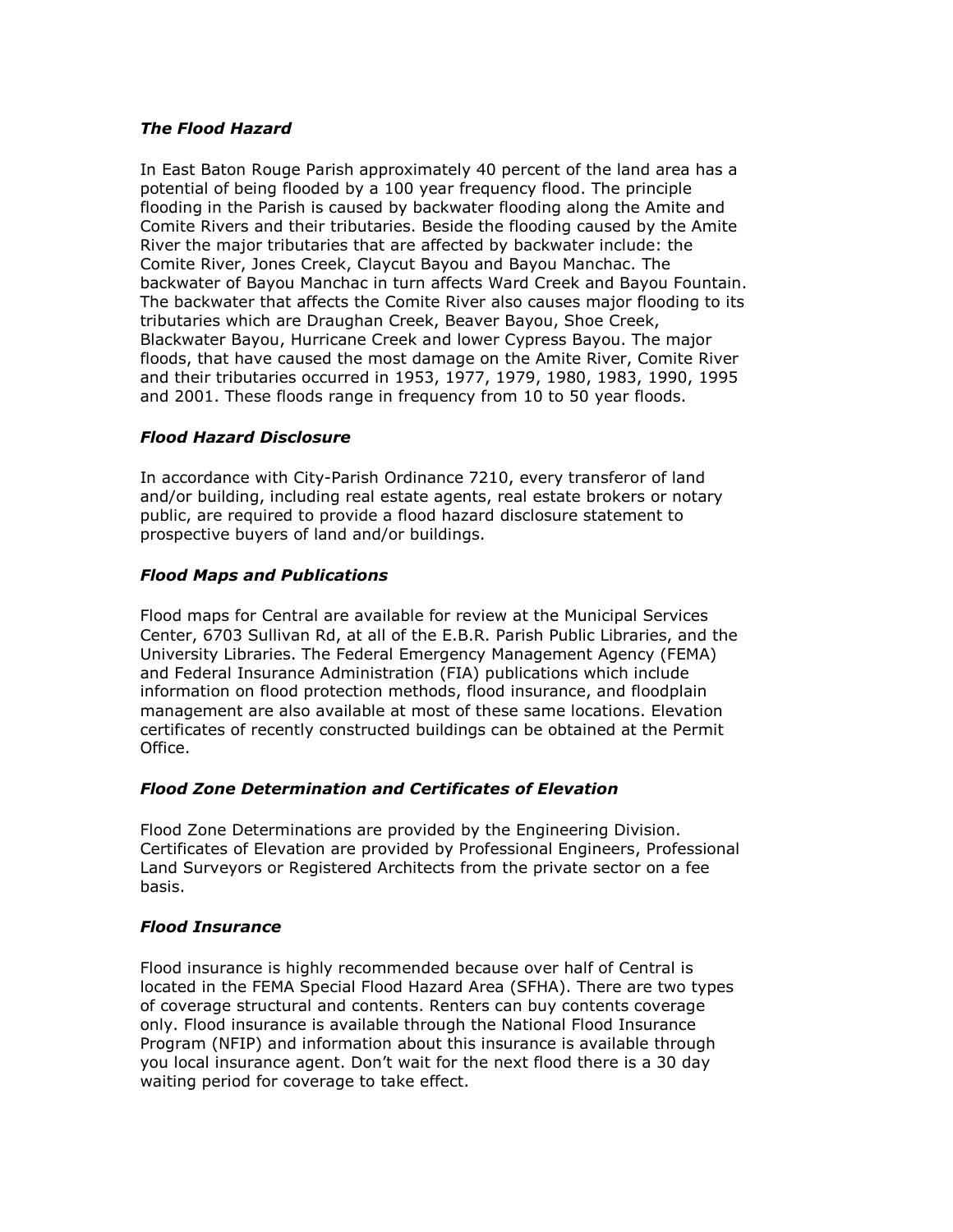*NOTE:* Flood Insurance is not covered by normal homeowners insurances.

\*100 year flood plain

#### *What are "Freeboard Requirements" and why are they necessary?*

Freeboard provides a safety factor for greater protection against flash flooding, headwater flooding and backwater flooding. What is Freeboard? Freeboard is a term used to describe a factor of safety expressed in feet above a design flood level for flood protective or control works. Freeboard is intended to allow for the uncertainties in analysis, design and construction which cannot be fully or readily considered. The building permit applicant can build with confidence since the risk of a flooded structure has been greatly reduced.

#### *Why is a Certificate of Elevation and The Plan Review Process needed when building?*

The Certificate of Elevation form is a prerequisite to obtaining flood insurance for policy holders in all A flood zones.

This Certificate of Elevation and review program provides consistent regulations to prevent one development from adversely affecting another development.

The Special Flood Hazard (100 year flood plain) boundaries on flood maps are approximate. The Certificate of Elevation determines the flood zone for your property and insures the proper elevation of your building. For example, without a Certificate of Elevation, owners who built structures that are located in flood zones B and X, as shown on the flood maps, may actually be lower than the 100 year flood hazard area.

Building permit applicants in Flood Zone A receive a significant reduction in their flood insurance rates by elevating their structure to meet the new one (1) foot freeboard requirement. Building permit applicants in Flood Zones X also receive a reduction in their flood insurance rate by elevating their structures to meet the one (1) foot freeboard requirement since these elevated structures qualify for a preferred risk policy.

# *Fill Restriction Requirement*

In accordance with our flood plain regulations, there is a conditional restriction on the placement of fill in the flood plain area. While termed fill restriction, this local ordinance actually restricts the loss of the existing flood storage volume (holding capacity) that exist between natural ground and the flood elevation.

In addition to the restrictions noted above, our building regulations stipulate that no fill may be placed in a manner which will cause a burden or hardship on adjoining properties.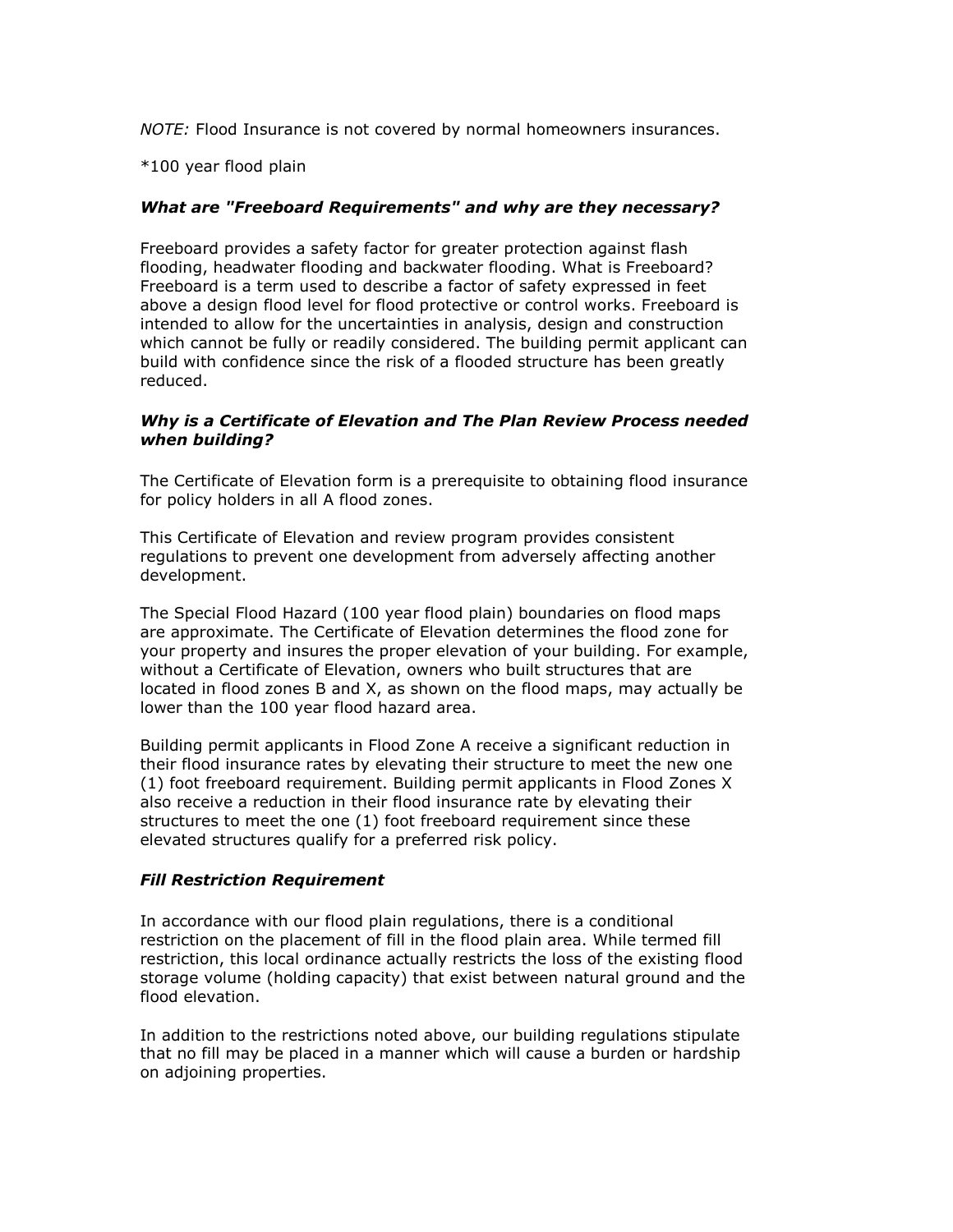Any illegal land filling, dumping or excavation of land or drainage ways should be reported to the Department of Public Works at 262-5000.

#### *How does the community benefit from the ordinance?*

The new Freeboard Requirements entitle communities to receive additional credit in the Federal Emergency Management Agency (FEMA) Community Rating System (CRS) Program. This program which is similar to the one used for fire rating classifications has been established to classify FEMA participating communities for determining flood insurance rates. Communities are rated from Class 1 to Class 10. The lower the classification, the lower the flood insurance rates for that community.

#### *Substantially Damaged/Improvement Requirements*

The National Flood Insurance Program (NFIP) requires all structures that are determined to be substantially damaged or substantially improved, to meet the same construction requirements as a new building. A structure is considered substantially damaged or substantially improved if the cost necessary to fully repair the structure to its before damaged condition is equal to or greater than 50% (40% in EBR Parish) of the structures market value before damages.

In the case of an addition, only the addition must be protected. In the case of substantial improvement/damage to the original building the entire building must be protected. A building can be substantially damaged by from any cause of loss, not just flooding hazards other than flooding such as fire or tornados.

When elevating or flood proofing new or existing structures is required or desired, a design professional, architect, structural engineer, or licensed contractor should be consulted for suggestions as to methods that one may take. These professionals should be knowledgeable or have had experience in one or more methods of flood proofing and or retrofitting a structure as described in the FEMA design manuals. FEMA provides manuals titled "Manufactured Home Installation in Flood Hazard Areas", Retrofitting Flood-Prone Residential Structures"-(FEMA 114), and "Flood proofing Non-Residential Structures"-(FEMA 102), which is informative for those who wish to remain in the special flood hazard areas and would like to make improvements. There are also other FEMA publications available through the E.B.R. Parish Inspection and Engineering Divisions and your local parish library which will aid the owner or builder in protecting and flood proofing the structure from future hazard situations.

# *Property Protection*

Flood proofing a house means altering it so flood waters will not cause damage. Measures to protect a property from flood damage include elevating, flood proofing, retrofitting, grading a yard and correcting local drainage problems.